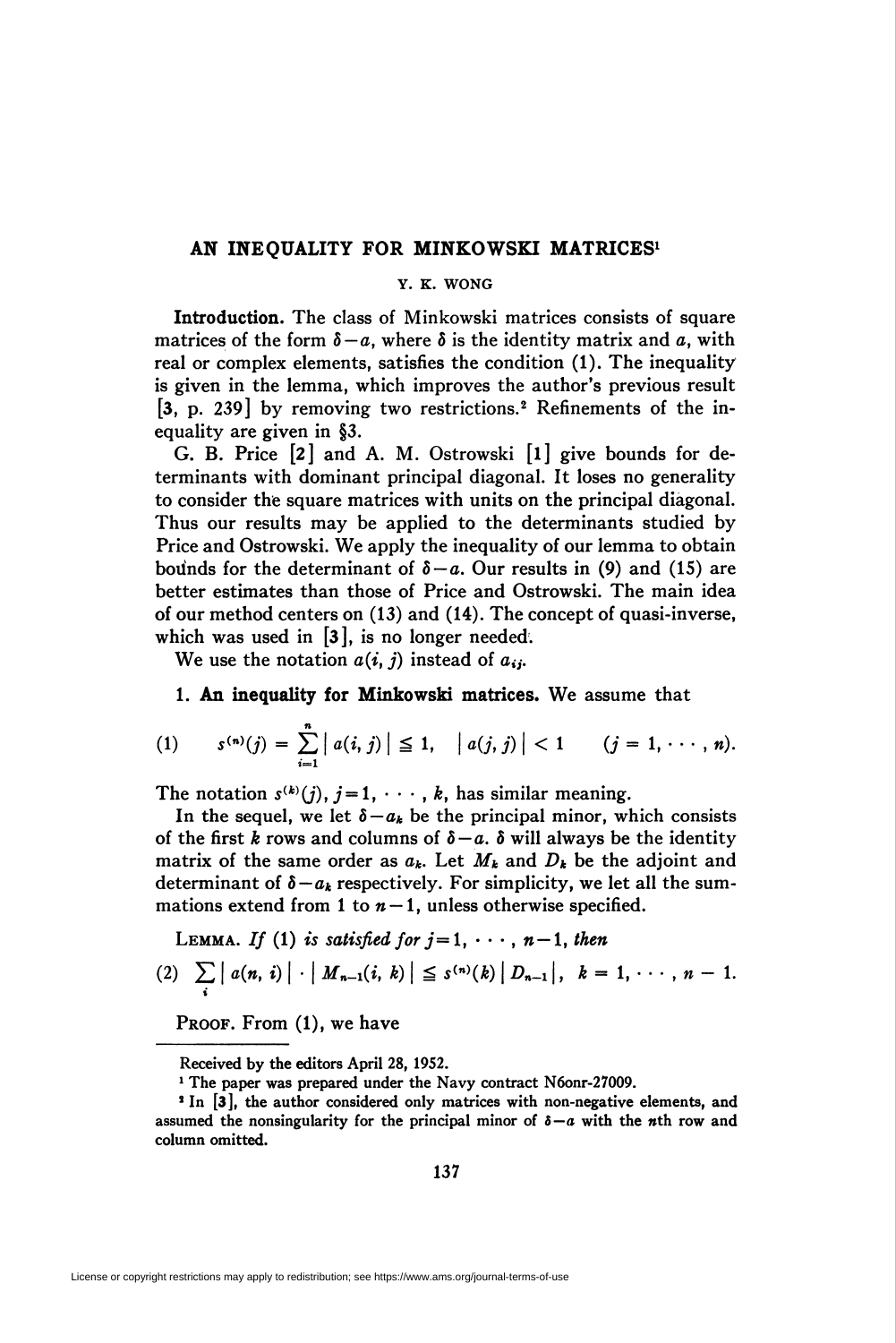138 T. K. WONG [February

$$
|a(n, j)| = s^{(n)}(j) - \sum_{i} |a_{n-1}(i, j)| \qquad (j = 1, \cdots, n-1).
$$

Multiplying both sides by  $|M_{n-1}(j, k)|$  and summing for  $j = 1, \dots$ ,  $n-1$ , we get

$$
\sum_{j} | a(n, j) | \cdot | M_{n-1}(j, k) | = \sum_{j} s^{(n)}(j) | M_{n-1}(j, k) | - \sum_{j} \sum_{i} | a_{n-1}(i, j) | \cdot | M_{n-1}(j, k) |.
$$

By putting

(3.5) 
$$
|M_{n-1}(j,k)| = |D_{n-1}| \delta(j,k) + |M_{n-1}(j,k)| - |D_{n-1}| \delta(j,k),
$$
 the first summation on the right side of (3) becomes

$$
\left| D_{n-1} \right| s^{(n)}(k) + \sum_{j} s^{(n)}(j) \left[ \left| M_{n-1}(j,k) \right| - \left| D_{n-1} \right| \delta(j,k) \right]
$$
  
(4)  

$$
\leq \left| D_{n-1} \right| s^{(n)}(k) + \sum_{j} s^{(n)}(j) \left| M_{n-1}(j,k) - D_{n-1} \delta(j,k) \right|.
$$

The double summation on the right-hand side of (3) is

$$
\sum_{i} \sum_{j} | a_{n-1}(i, j) M_{n-1}(j, k) | \geq \sum_{i} \left| \sum_{j} a_{n-1}(i, j) M_{n-1}(j, k) \right|
$$
  
=  $\sum_{i} | M_{n-1}(i, k) - D_{n-1} \delta(i, k) |,$ 

since  $(\delta - a_{n-1})M_{n-1} = D_{n-1}\delta$ . Combining (3), (4), and (5), we have  $\sum\left|a(n,j)\right|\cdot\left|M_{n-1}\right|$ i (6)  $\leq |D_{n-1}| s^{(n)}(k) - \sum (1 - s^{(n)}(j)) | M_{n-1}(j, k) - D_{n-1}\delta(j, k)|$ y  $\leq |D_{n-1}| s^{(n)}(k),$ 

which proves our lemma.

Let  $\delta - a_{n-1}$  be nonsingular and  $R_{n-1}$  be its inverse. Then, with assumption  $(1)$ ,

(7) 
$$
\sum_{j} | a(n, j) R_{n-1}(j, k) | \leq s^{(n)}(k), \qquad k = 1, \cdots, n-1.
$$

2. An application. By Cauchy's expansion,

(8) 
$$
D_n = [1 - a(n, n)]D_{n-1} - \sum_{j,k} a(n, j) M_{n-1}(j, k) a(k, n),
$$

where  $M_{n-1}$  is the adjoint of  $\delta-a_{n-1}$ . With assumption (1), it follows from (2) and (8) that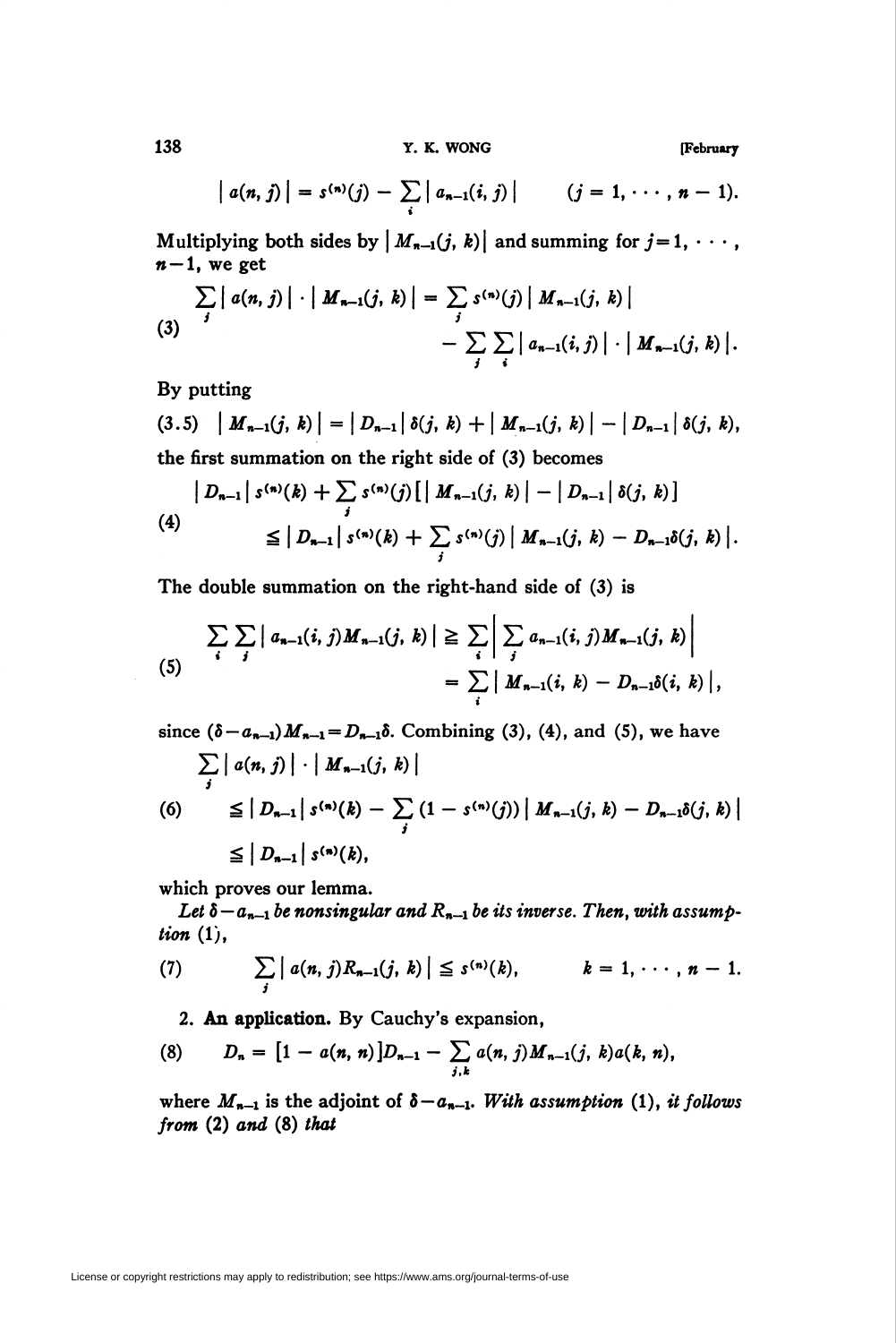(9) 
$$
\left[ \left| 1 - a(n, n) \right| - N^{(n)} \right] | D_{n-1} \right|
$$
  
\n $\leq | D_n | \leq \left[ \left| 1 - a(n, n) \right| + N^{(n)} \right] | D_{n-1} |$ 

where

(10) 
$$
N^{(n)} = \sum_{j=1}^{n-1} s^{(n)}(j) |a(j, n)|.
$$

It requires to show that  $|1 - a(n, n)| - N^{(n)}$  is non-negative, for otherwise the lower bound would not be effective. By (10) and (1),

$$
N^{(n)} = \sum_{j} s^{(n)}(j) |a(j, n)|
$$
  
\n
$$
\leq \sum_{j} |a(j, n)| \leq 1 - |a(n, n)| \leq |1 - a(n, n)|.
$$

This completes the proof of (9).

COROLLARY 1. If condition (1) holds, and for  $k = 2, \dots, n$ ,

$$
\sum_{j=1}^{k-1} s^{(k)}(j) |a(j, k)| < |1 - a(k, k)|, \text{ then } D_n \neq 0.
$$

COROLLARY 2. If condition  $(1)$  holds, then

(12) 
$$
\sum_{i,j} |a(n, i) M_{n-1}(i, j) a(j, n)| \leq [1 - |a(n, n)|] |D_{n-1}|.
$$

Inequality  $(12)$  follows from  $(11)$ ,  $(2)$ , and  $(8)$ .

A better approximation for  $D_n$  may be obtained as follows: Let  $k = 2, \dots, n$ , and  $M_k$  be the adjoint of  $\delta - a_k$ . Then

(13) 
$$
M_k - D_k \delta = a_k M_k = M_k a_k.
$$

Repeated applications of (13) give

(14) 
$$
M_k = (\delta + a_k + \cdots + a_k^m)D_k + M_k a_k^{m+1}, a_k^m = (a_k^m), m \ge 0.
$$

Our assumption is given by (1). Substituting (14) with  $k = n - 1$  into (8) and making use of (2), we have

$$
(15) \ \left( \left| \ S_{m}^{(n)} \right| - P_{m}^{(n)} \right) \left| \ D_{n-1} \right| \leq \left| \ D_{n} \right| \leq \left( \left| \ S_{m}^{(n)} \right| + P_{m}^{(n)} \right) \left| \ D_{n-1} \right|, \qquad m \geq 0,
$$

where

(16) 
$$
S_{m}^{(n)} = 1 - a(n, n) - \sum_{i, j < n} a(n, i) \sum_{k=0}^{m} a_{n-1}^{k}(i, j) a(j, n), \quad m \ge 0,
$$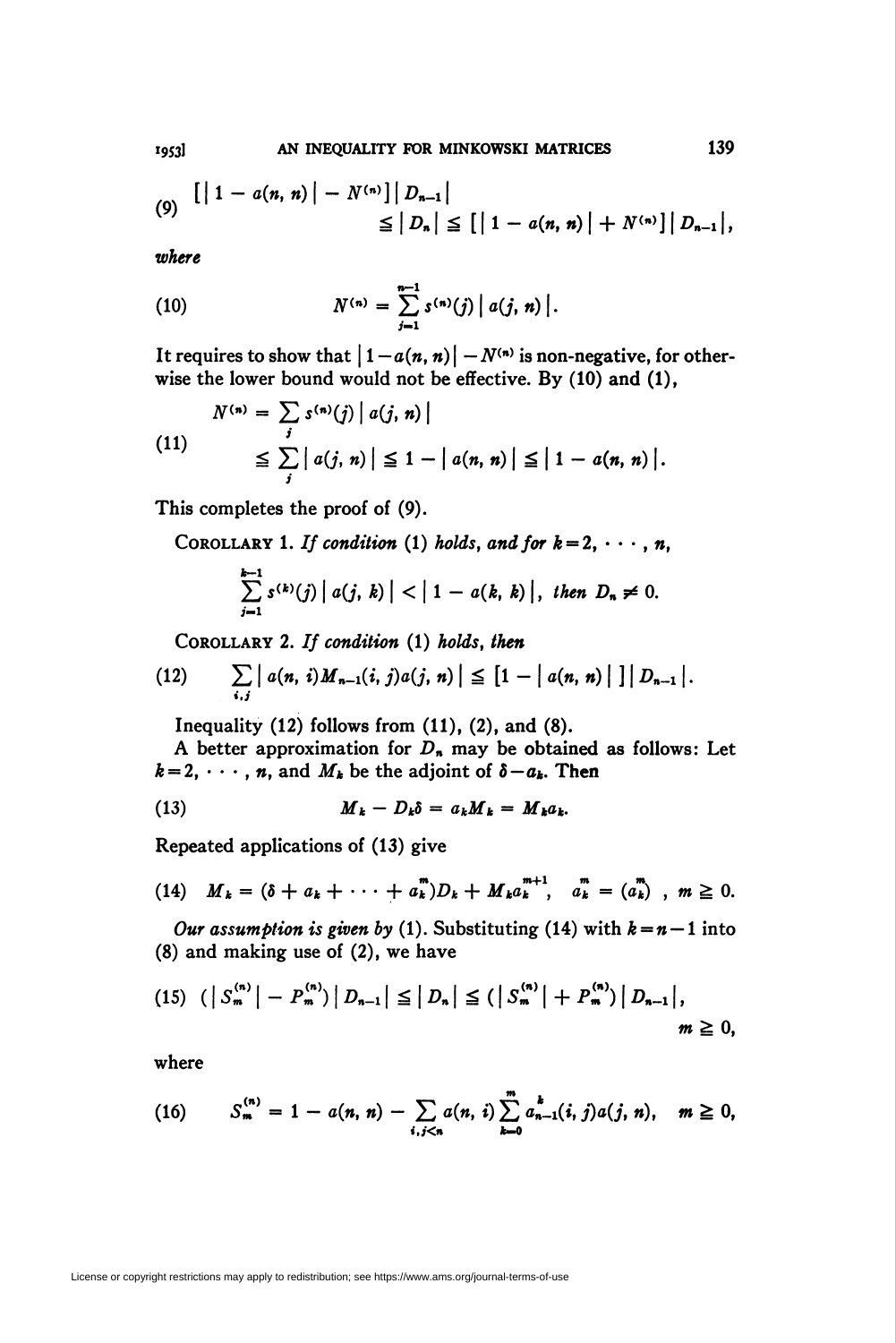140 **Y. K. WONG** [February

(17) 
$$
P_m^{(n)} = \sum_i s^{(n)}(i) \left| \sum_j a_{n-1}^{m+1}(i,j) a(j,n) \right|, \qquad m \geq 0.
$$

We may replace  $P^{(n)}_{m}$  by

(18) 
$$
Q_m^{(n)} = c^{(n)} \sum_i s^{(n-1)}(i) \left| \sum_j a_{n-1}^m(i,j) a(j,n) \right|, \qquad m \geq 0,
$$

where

(19) 
$$
c^{(n)} = \max [s^{(n)}(j) \text{ for } j = 1, 2, \cdots, n-1].
$$

Obviously,

$$
(20) \t\t c(n) \leq 1, \t P(n) \leq Q(n), \t m \geq 0.
$$

To show that  $|S^{(n)}_{m}| - Q^{(n)}_{m}$  is non-negative, observe that

(21) 
$$
|S_0^{(n)}| - Q_0^{(n)} \ge |1 - a(n, n)| - N^{(n)} \ge 0,
$$

(22) 
$$
|S_{r+1}^{(n)}| - Q_{r+1}^{(n)} \geq |S_r^{(n)}| - P_r^{(n)} \geq |S_r^{(n)}| - Q_r^{(n)}.
$$

The proof may, thus, be completed by induction. One can easily furnish the detail by using the triangle property of the complex numbers.

3. Refinements of inequality (2). Condition (1) is assumed for  $j=1, \dots, n-1$ . The interesting part is that we may use inequality (2) to obtain some refinement. The first method has its underlying idea given in (13) and (14). By (3.5),

$$
\sum |a(n, j)| (|D_{n-1}| \delta(j, k) + |M_{n-1}(j, k)| - |D_{n-1}| \delta(j, k))
$$
\n
$$
\leq |a(n, k)| \cdot |D_{n-1}|
$$
\n
$$
+ \sum |a(n, j)| \cdot |M_{n-1}(j, k) - D_{n-1}\delta(j, k)|
$$
\n
$$
\leq |a(n, k)| \cdot |D_{n-1}|
$$
\n(23)\n
$$
+ \sum |a(n, j)| \cdot |\sum M_{n-1}(j, h)a_{n-1}(h, k)|
$$
\n
$$
\leq |a(n, k)| \cdot |D_{n-1}|
$$
\n
$$
+ \sum (\sum |a(n, j)M_{n-1}(j, h)|) |a_{n-1}(h, k)|
$$
\n
$$
\leq (|a(n, k)| + \sum s^{(n)}(h) |a_{n-1}(h, k)|) |D_{n-1}|.
$$

The quantity within the parentheses is less than  $s^{(n)}(k)$  if  $s^{(n)}(j)$  < 1 for some  $j=1, \dots, n-1$ . If we use (23) in (8), the resulting inequalities are better than (9), but not as good as (15) for  $m = 0$ .

The second method is as follows: Let  $d$  be a diagonal matrix with